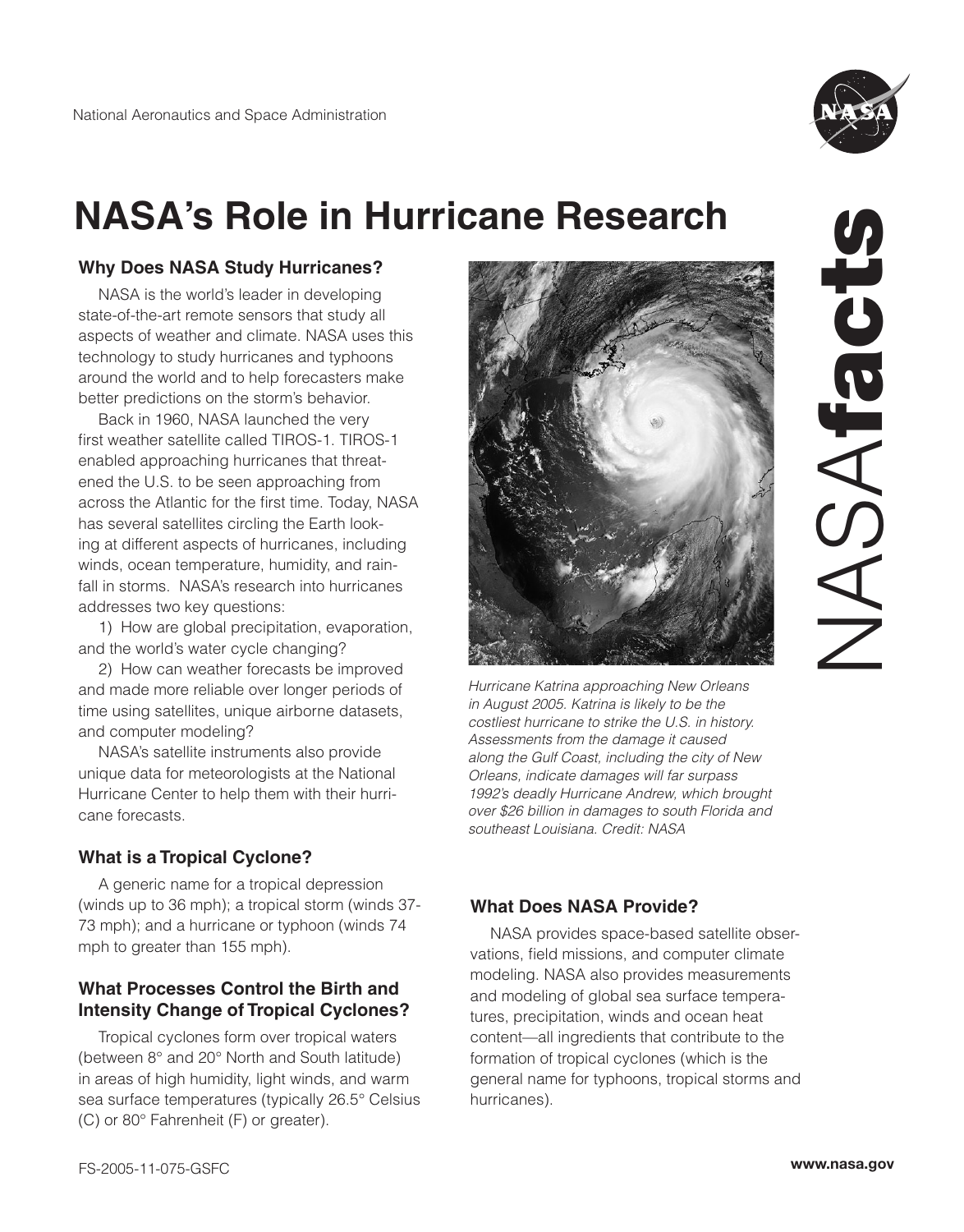

For more information on NASA's hurricane research on the Web, go to: www.nasa.gov/hurricane.

## **The Components of Hurricanes that NASA Studies**

#### **Winds**

Winds can help storms form or tear them apart (wind shear). Hurricanes need strong currents of rising air to produce strong thunderstorm activity. NASA's QuikSCAT satellite can detect rotating surface winds before other instruments, providing early notice of developing storms to forecasters. Wind shear is simply a change in wind direction and speed at different heights in the atmosphere. When wind shear is present, it separates the low-level vortex from the tops of deep thunderclouds, disconnecting the storm's spin from its energy source.

#### **Warm Sea Surface Temperatures**

Warmer-than-normal sea-surface temperatures are a key player in hurricanes and their development. Ocean surface water temperatures of 80°F or greater fuel the evaporation of ocean water and rising air. That rising, moist air helps create the thunderstorms and helps give birth to tropical cyclones. NASA's Aqua satellite's Advanced Microwave Scanning Radiometer (AMSR-E) and the Tropical Rainfall Measuring Mission (TRMM) satellite's Microwave Imager can detect sea surface temperatures through clouds. This valuable information can help determine if a tropical cyclone is likely to strengthen or weaken. The Jason-1 satellite altimeter provides data on sea surface height, a key measurement of ocean energy available to encourage and sustain hurricanes.

#### **Air Temperature and Humidity**

Air temperature and humidity are also important factors in hurricane research. On NASA's Aqua satellite, the Atmospheric Infrared Sounder (AIRS) instrument reads air temperature and humidity around the



Katrina's Winds from Space: Hurricane Katrina's Category 4 winds were observed by the SeaWinds scatterometer instrument on NASA's QuikSCAT satellite on Aug. 29, 2005, just before it made landfall. The small barbs on this image depict wind speed (in knots per hour) and wind direction. White barbs point to areas of heavy rain. The highest wind speeds surround the center of the storm. SeaWinds sends pulses of microwave energy through the atmosphere to the ocean surface and measures the energy that bounces back from the wind-roughened surface. The energy of the microwave pulses changes depending on wind speed and direction, giving scientists a way to monitor wind around the world. Credit: NASA JPL

world on a daily basis. This may lead to improved weather forecasts, forecasts of storm strength, location and tracks, and the severe weather such as damaging winds, associated with tropical cyclones. The data have officially been incorporated into the National Weather Service's operational weather forecasts.

#### **Rainfall in Hurricanes**

NASA and the Japan Aerospace Exploration Agency's TRMM satellite provide CAT scan-like views of rainfall in the massive thunderstorms of hurricanes. The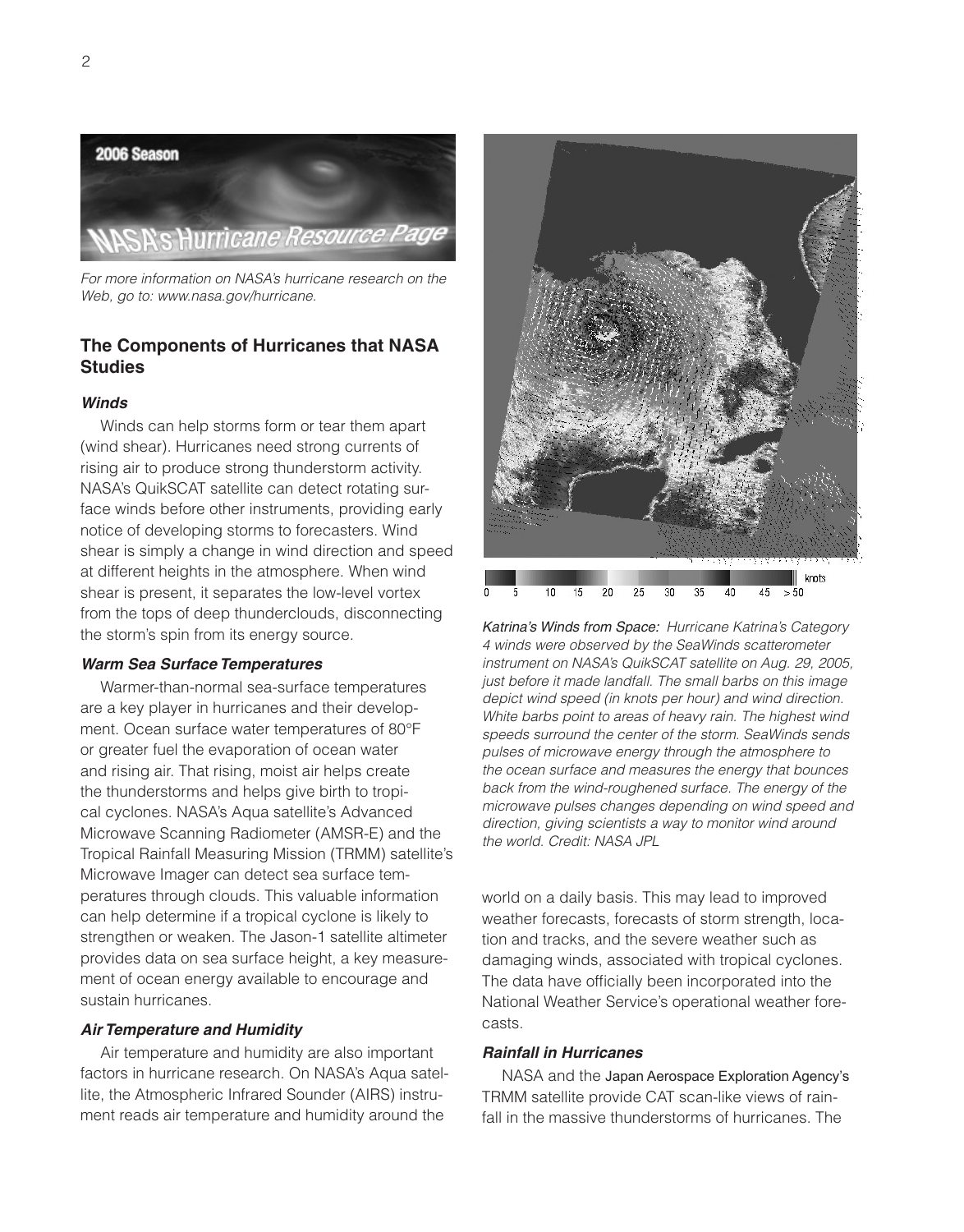TRMM Precipitation Radar (PR) instrument looks at rainfall intensity for the likelihood of storm development. TRMM also sees "hot towers" or vertical columns of rapidly rising air that indicate very strong thunderstorms. These towers are like powerful pistons that convert energy from water vapor into a powerful wind- and rain-producing engine. The taller the towers are, the greater the likelihood of intensification. Once a storm develops, TRMM can help identify the eye beneath layers of clouds and shows how organized and tightly spiraled the rain bands are—key indicators of storm intensity.

## **What Data do Scientists Rely on to Make Hurricane Forecasts?**

Scientists rely on information gathered by the National Oceanic and Atmospheric Administration (NOAA) and the U.S. Air Force Reserve personnel who fly directly into storms in hurricane hunter aircraft. Hurricane hunters drop sensors into hurricanes that measure winds, temperature, and air pressure. In addition to satellites from NOAA, NASA, and the U.S. Department of Defense, scientists use data from NOAA data buoys and weather radars. All that data goes into NOAA's computer forecast models to arrive at hurricane forecasts.

#### **A NASA/NOAA Satellite**

 $-2$ 

The joint NASA NOAA series of Geostationary Operational Environmental Satellites (GOES) play a major part in forecasting the approach of severe storms such as hurricanes, by graphically displaying the intensity, path and the size of the storm. Emergency personal rely on this tracking data to quickly identify and evacuate areas directly in the predicted path of the storm.

## **What is NASA's Hurricane Computer Model?**

NASA's Finite-Volume General Circulation Model runs (fvGCM) on the NASA Columbia Supercomputer, housed at the NASA Ames Research Center, Moffett Field, Calif. During 2004, the model was run in real time experimentally and produced remarkable hurricane forecasts and more accurate hurricane tracks. The fvGCM provides the highest-resolution hurricane simulations ever conducted in a climate computer model. These are still in experimental mode and will likely be useful in NOAA's hurricane forecasts in the future.

## **NASA Flies Planes into Hurricanes**

The Tropical Cloud Systems and Processes (TCSP) mission is an Earth science field research investigation sponsored by NASA's Science Mission Directorate.The field phase was conducted from July 1 to July 27, 2005, out of the Juan Santamaria Airfield in San Jose, Costa Rica. The TCSP field experiment flew 12 NASA ER-2 aircraft science flights, including missions to Hurricanes Dennis and Emily, Tropical Storm Gert, and an eastern Pacific system.

> Where the World's Hurricanes and Typhoons Come From: Hurricanes and typhoons form over tropical waters in areas of high humidity, light winds, and warm sea surface temperatures. These conditions usually prevail in the summer and early fall months of the tropical North Atlantic and North Pacific oceans. That's why hurricane season in the Northern Hemisphere runs from June through November. (Graphic by Robert Simmon, NASA GSFC)



35. 16.5